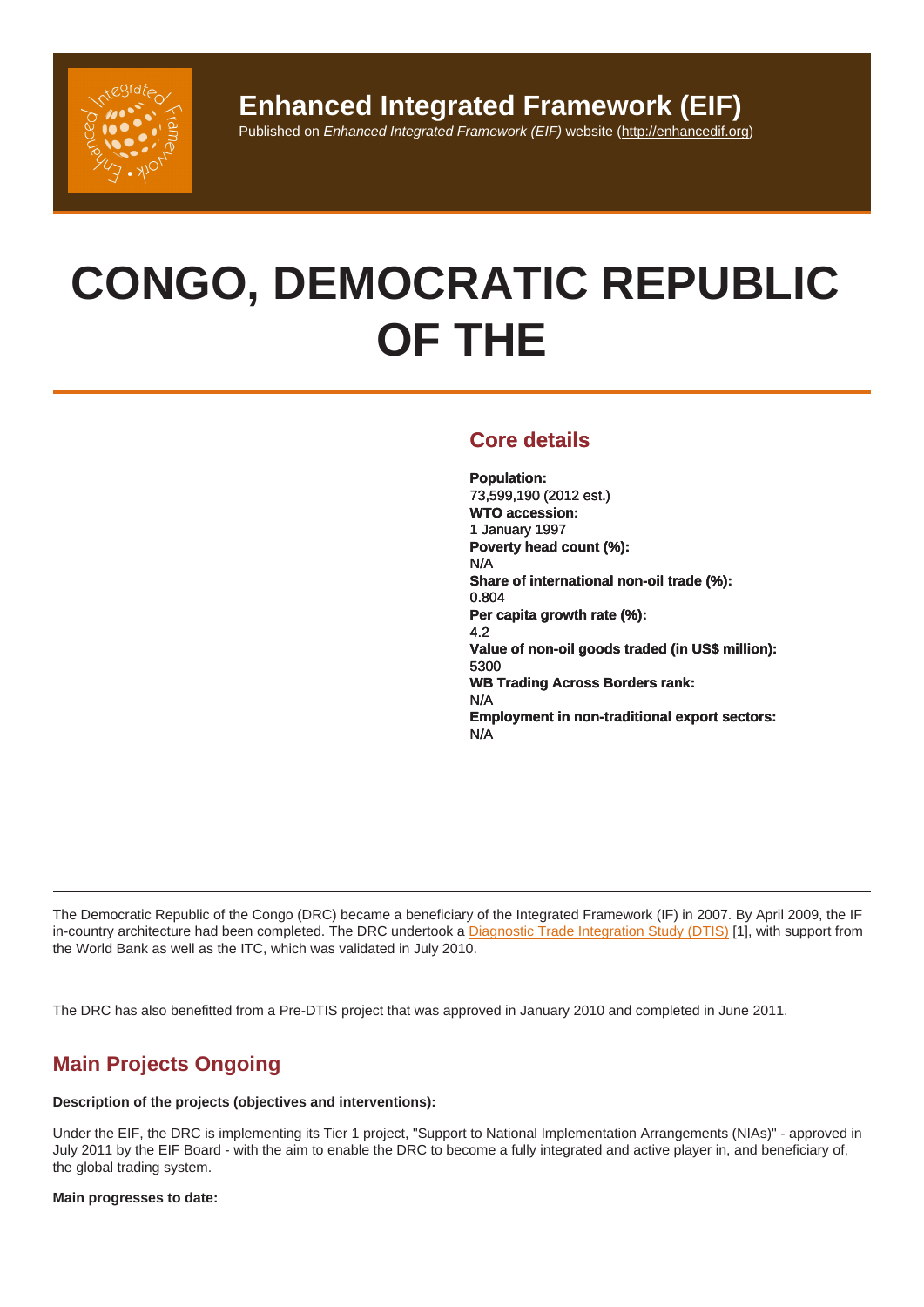Trade has been mainstreamed into the 2nd generation Growth and Poverty Reduction Strategy (GPRS) for 2011?2015, in particular, with the aim of promoting foreign trade. The DTIS Action Matrix priorities on agriculture, customs reforms, trade facilitation and improving the business environment have been incorporated into the GPRS. Moreover, sector strategies for agriculture, rural development, industry, energy, tourism and transport have taken onboard the trade dimension, both at regional and international levels.

The recruitment of the EIF National Implementation Unit (NIU) staff was finalized in early 2013, including the hiring of an International Trade Advisor (ITA) to support the NIU in the implementation of the EIF programme.

With the support of the EIF Donor Facilitator (DF), consultations with Development Partners (DPs) taking stock of the DTIS Action Matrix priorities was kick-started resulting in the organization of a Roundtable around the DTIS Action Matrix priority projects in March 2013 in Kinshasa. The Roundtable was attended by around 100 participants including DPs and international organizations present in the DRC. After the event, the EIF NIU has been following up with DPs active in trade and private sector development in the country to mobilize additional resources to take forward DTIS Action Matrix implementation.

The EIF NIU is also currently developing a Tier 2 project on Palm oil to be submitted to the EIF Board for funding. As far as outreach and capacity building are concerned, sensitization activities on the EIF and the DTIS Action Matrix priorities have been undertaken in the main provinces of the DRC. Additionally, the UNDP has been working on expansion of outreach activities related to the DTIS, trade integration as well as international trade statistics.

The EIF NIU team has also participated in a series of workshops including a regional aid for trade meeting in Yaoundé, Cameroun, in 2013; a trade fair on agriculture, fisheries, livestock and forestry, held in Kinshasa presenting the objectives of the EIF programme to stakeholders; the Fourth Global Aid for Trade Review in July 2013; and the EIF Regional Workshop on gender, M&E and communicating results in March 2014 among others.

Outlook:

The EIF NIU is working on finalizing the Tier 2 project proposal on Palm Oil.

A trade strategy has been drafted and is under validation process. After validation, there are plans to launch an implementation strategy, to be supported by the EIF DF, the European Union. Additionally, following the 2013 Roundtable, the EIF NIU is following up with DPs on resource mobilization, to support the implementation of the DTIS Action Matrix.

With the EIF DF support, the EIF NIU will work to develop a Medium Term Programme under the guidance of the EIF National Steering Committee.

## Links

Democratic Republic of the Congo, Ministère du Commerce http://www.mincommerce.cd/cir/ [2]

# State of implementation

| <b>TIER 1 OUTCOME AND INDICATORS</b>                                                                                                                     |                 |      |     |     |
|----------------------------------------------------------------------------------------------------------------------------------------------------------|-----------------|------|-----|-----|
| Outcome 1: Sufficient institutional and management capacity built in DRC to formulate and implement trade-related strategies and<br>implementation plans |                 |      |     |     |
| Outcome 1 indicators                                                                                                                                     | <b>Baseline</b> | '10  | '11 | '12 |
| O1.1: Support to NIAs (Y/N)                                                                                                                              | No              | No   | Yes | Yes |
| O1.2: DTIS Action Matrix (Date)                                                                                                                          | Nol             | Yesl | Yes | Yes |
| O1.3: Fiduciary capacity (1-5)                                                                                                                           | N/A             | N/A  |     | 4   |
| O1.4: Trade strategy updated (Y/N)                                                                                                                       | No              | Nol  | No  | No  |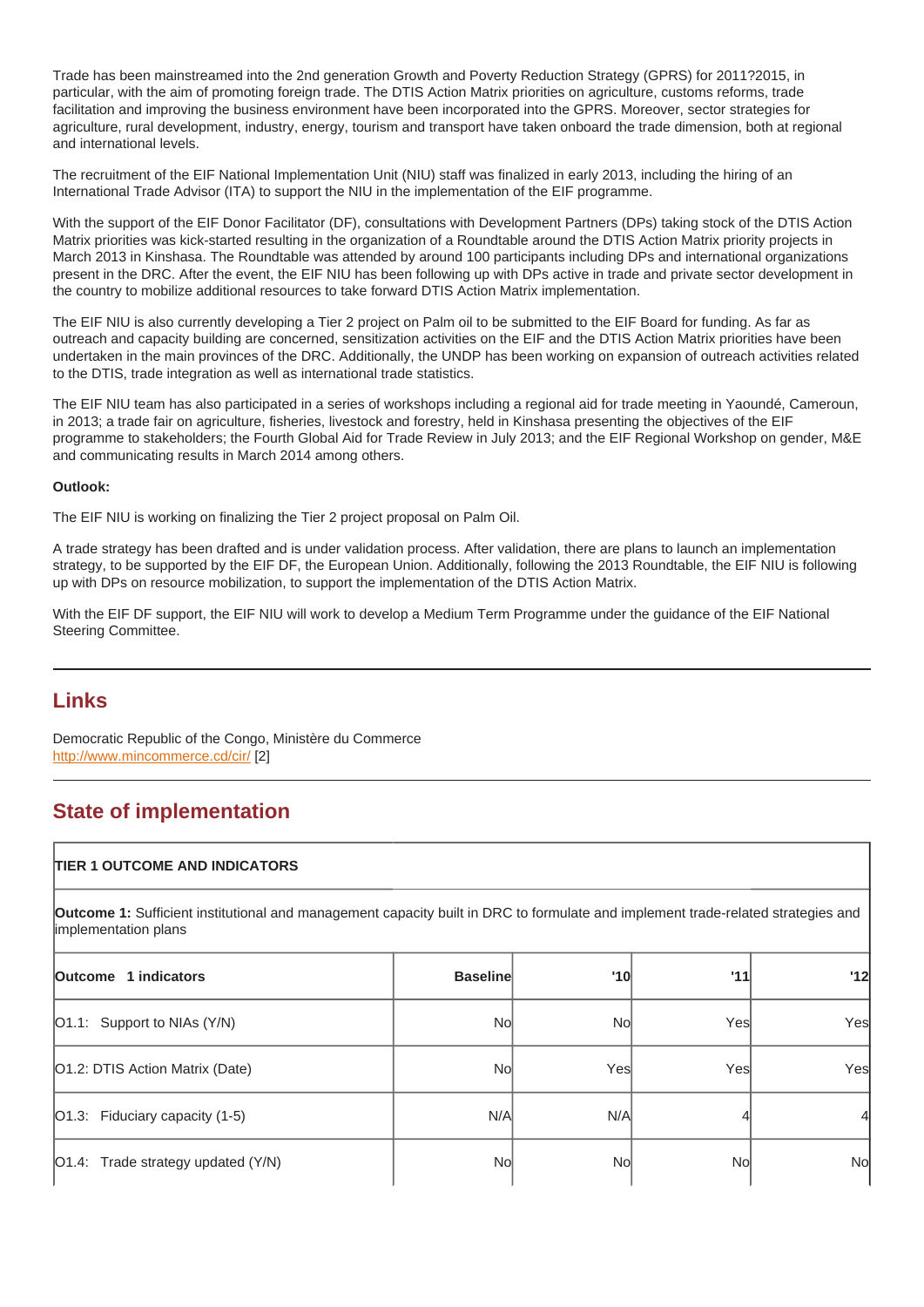| O1.5: Trade Strategy quality (1-5)    |  |   |
|---------------------------------------|--|---|
|                                       |  | 5 |
| O1.6 Trade strategy implemented (1-5) |  | 5 |

| <b>Outcome 2:</b> DRC mainstreams trade into its national development strategies and plans |                 |      |      |     |
|--------------------------------------------------------------------------------------------|-----------------|------|------|-----|
| <b>Outcome 2 indicators</b>                                                                | <b>Baseline</b> | '10  | 111  | '12 |
| [O2.1: Trade in the National Development Plan (1-5)]                                       | 5               | Yesl | Yesl | Yes |
| O2.2: Trade in Productive Sector Strategies (Y/N)                                          | Nol             | Yesl | Yesl | Yes |
| [O2.3: Public-Private Dialogue (1-5)                                                       |                 |      |      | 2   |

**Outcome 3:** Coordinated delivery of trade-related resources (funding, TA, etc.) by donors and implementing agencies to implement DRC's priorities following the adoption of the DTIS Action Matrix

| <b>Outcome 3 indicators</b>                                              | <b>Baseline</b> | '10  | '11  | 12  |
|--------------------------------------------------------------------------|-----------------|------|------|-----|
| O3.1: Annual joint sector implementation overview<br> (Y/N)              | Nol             | Yesl | Yesl | Yes |
| O3.2: Frequency of Government-Donor consultation<br>$ $ in trade $(1-5)$ |                 |      |      |     |
| 03.3: UN-CEB Cluster activities based on DTIS<br>Action Matrix (Y/N)     | Yesl            | Yesl | Yes  | Yes |
| [O3.4: Joint donor initiatives in trade (Y/N)                            | Nol             | Nol  | No   | No  |

| <b>Outcome 4:</b> DRC secures resources in support of initiatives that address DTIS Action Matrix priorities |                 |        |     |           |
|--------------------------------------------------------------------------------------------------------------|-----------------|--------|-----|-----------|
| <b>Outcome 4 indicators</b>                                                                                  | <b>Baseline</b> | '10    | 111 | 12        |
| [O4.1: Medium-term Programme (1-5)                                                                           |                 |        |     | 31        |
| [O4.2: Government budget contribution (Y/N)                                                                  | Nol             | Nol    | No  | <b>No</b> |
| O4.4: Number and amount of projects funded from<br><b>DTIS Action Matrix (in US\$ million)</b>               |                 | (16.2) |     | (13)      |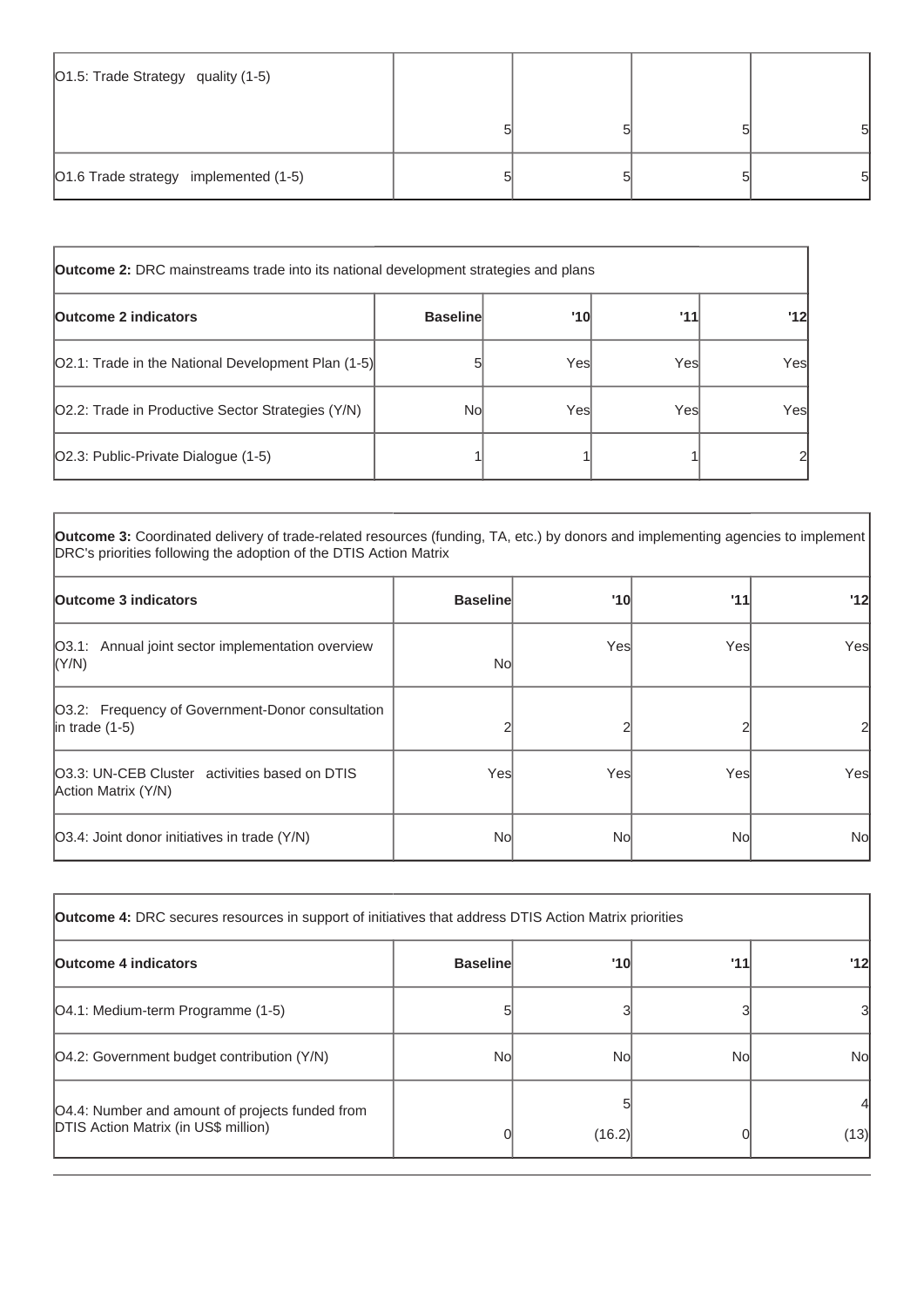# **Financial information**

#### **Pre-DTIS**

Starting date / End date 30/04/2010 Approved Budget 50,000 Board Approval Date 15/01/2010 Disbursement 50,000 Expenditure Reported 49,841 MOU Approval Date 27/04/2010 MOU Expiry Date 30/06/2011 Phase: Completed

### **NIA Support through ITA**

Starting date / End date 27/03/2012 Approved Budget 252,520 Board Approval Date 31/05/2011 Disbursement 252,520 Expenditure Reported 252,520 MOU Approval Date 21/03/2012 MOU Expiry Date 31/10/2014 Phase: Completed

## **DTIS**

Starting date / End date 23/01/2009 Approved Budget 400,000 Board Approval Date 08/10/2008 Disbursement 400,000 Expenditure Reported 400,000 MOU Approval Date 22/12/2008 MOU Expiry Date 29/10/2010 Phase: Completed

## **NIA Support**

Starting date / End date 28/07/2011 Approved Budget 900,000 Board Approval Date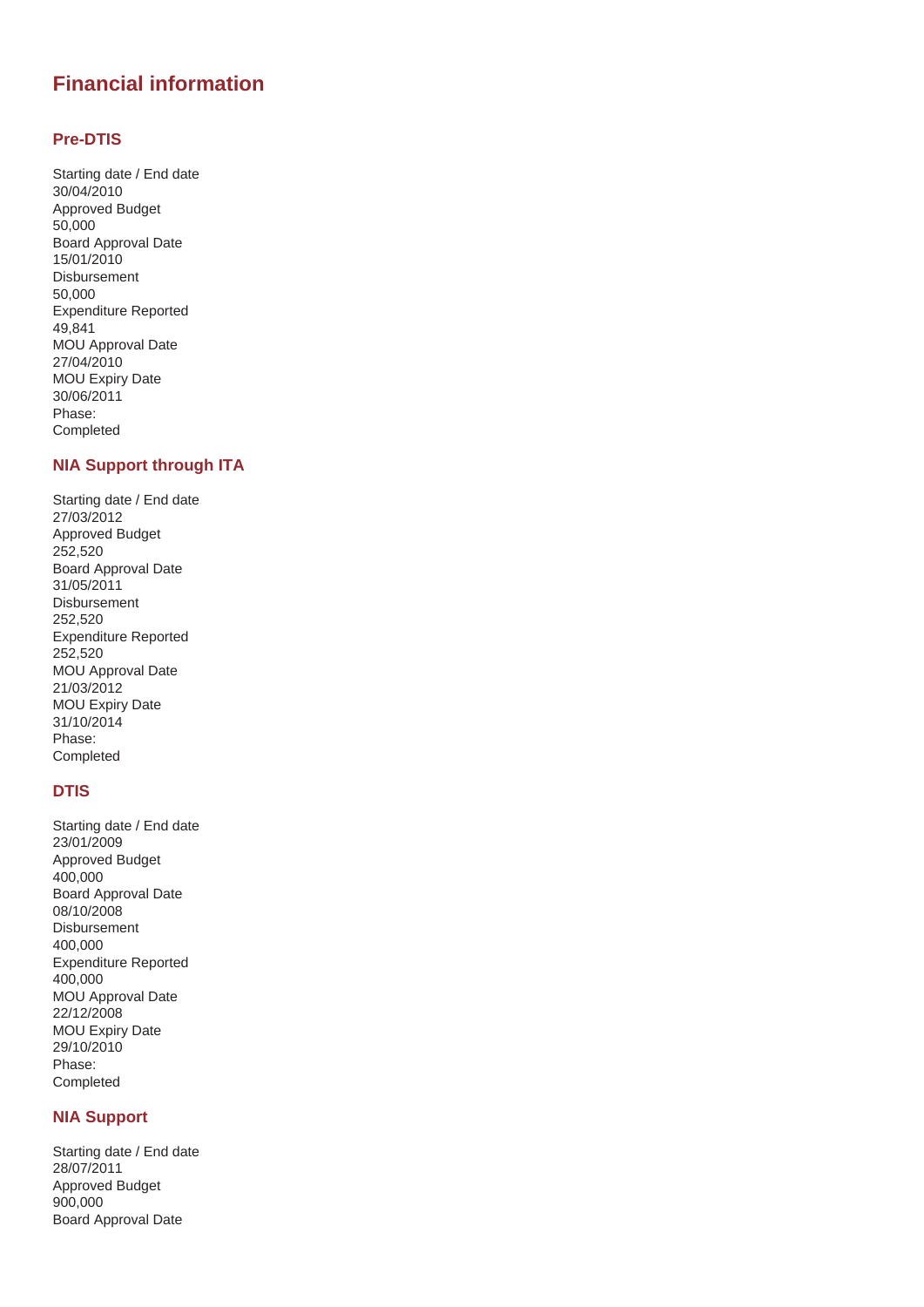31/05/2011 Disbursement 900,000 Expenditure Reported 894,880 MOU Approval Date 22/07/2011 MOU Expiry Date 31/03/2015 Phase: Implementation

## **Appui à la relance de la filière palmier à huile en République Démocratique du Congo**

Starting date / End date 23/03/2015 Approved Budget 2,786,680 Board Approval Date 15/12/2014 **Disbursement** 405,000 Expenditure Reported 880 MOU Approval Date 13/03/2015 MOU Expiry Date 31/12/2017 Phase: Implementation

## **Contact**

### **Focal Point**

#### **Mr. Liévin UTWAY BIGOFALA**

Secrétariat Général au Commerce , Scrétaire Général Ministère de l'Economie et du Commerce Batiment de la Fonction Publique-Gombe Kinshasa, Congo, Democratic Republic of the Tel: (243) 81810 8899

#### **NIU Coordinator**

#### **M. Charles Lusanda MATOMINA**

Conseiller Chargé des Accords Commerciaux, Régionaux et Internationaux Immeuble COHYDRO, 5ème Niv. C/Gombe Kinshasa, Congo, Democratic Republic of the Tel: (243) 81 811 87 97, (243) 99 427 25 26

#### **Donor Facilitator**

#### **Mr. Thomas KIRCHNER**

Chef de Section Gouvernance Economique Délégation de l'Union Européenne en RDC Immeuble BCDC, Bd du 30 juin, Gombe Kinshasa, Congo, Democratic Republic of the Tel: + 243 (0) 81 556 74 01

#### **WB Contact**

#### **Mr. Emmanuel PINTO MOREIRA**

Economiste Principal The World Bank - Kinshasa, Congo, Democratic Republic of the